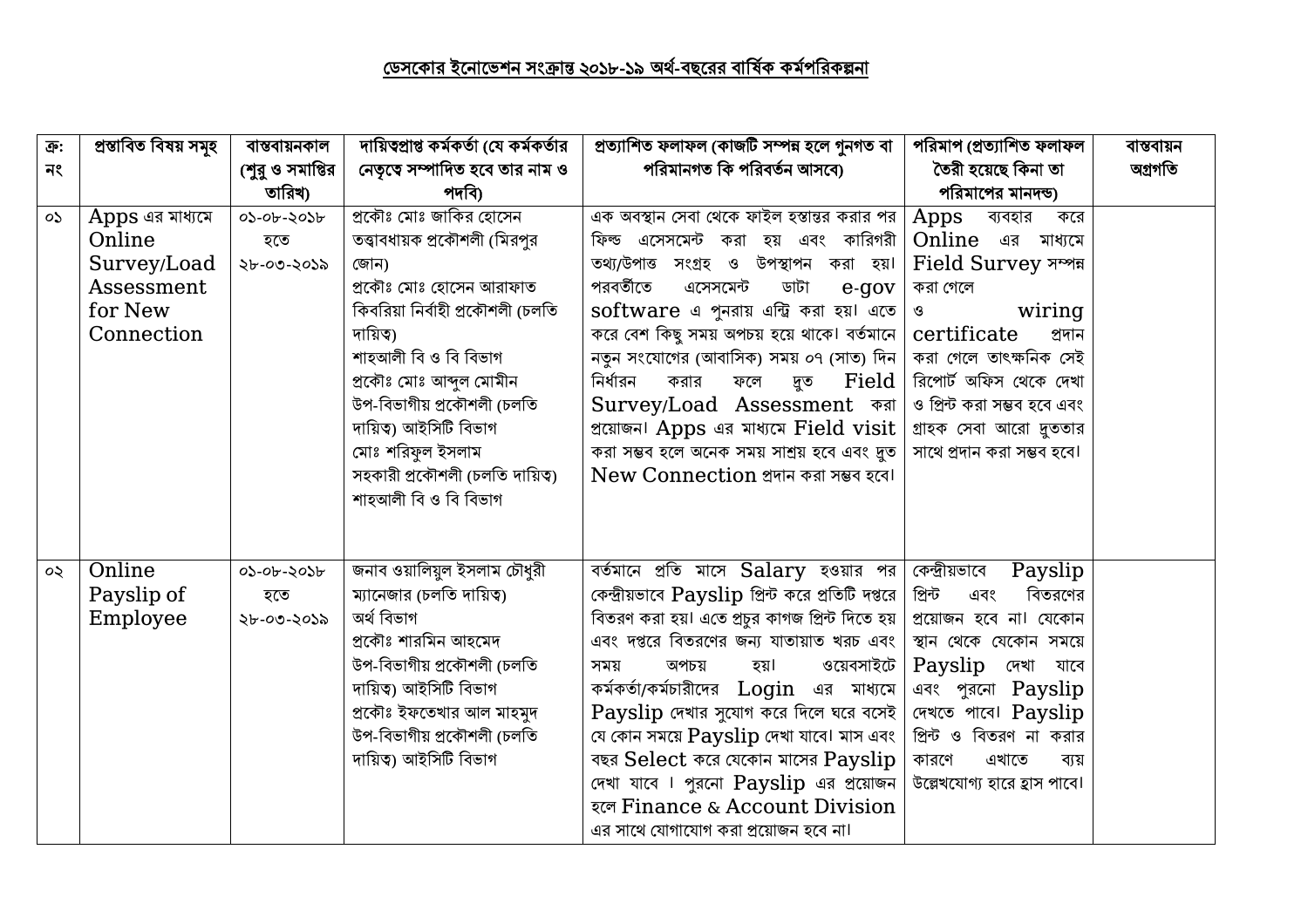| $\overline{\mathbf{P}}$ : | প্ৰস্তাবিত বিষয় সমূহ | বান্তবায়নকাল    | দায়িত্বপ্রাপ্ত কর্মকর্তা (যে কর্মকর্তার | প্রত্যাশিত ফলাফল (কাজটি সম্পন্ন হলে গুনগত বা        | পরিমাপ (প্রত্যাশিত ফলাফল      | বান্তবায়ন |
|---------------------------|-----------------------|------------------|------------------------------------------|-----------------------------------------------------|-------------------------------|------------|
| নং                        |                       | (শুরু ও সমাপ্তির | নেতৃত্বে সম্পাদিত হবে তার নাম ও          | পরিমানগত কি পরিবর্তন আসবে)                          | তৈরী হয়েছে কিনা তা           | অগ্ৰগতি    |
|                           |                       | তারিখ)           | পদবি)                                    |                                                     | পরিমাপের মানদন্ড)             |            |
| OQ                        | Online CPF            | $05 - 06 - 2056$ | জনাব মোহাম্মদ আবু ইউসুফ                  | বর্তমানে $CPF$ $Loan$ এর জন্য আবেদন ফরম             | Employee<br>দের               |            |
|                           | Loan                  | হতে              | ম্যানেজার, হিসাব বিভাগ                   | পুরণ করে ফিন্যান্স এন্ড একাউন্টস বিভাগে প্রেরণ      | সেটা<br>আবেদন<br>করে          |            |
|                           | Application $\&$      | ২৮-০৩-২০১৯       | জনাব ওয়ালিয়ুল ইসলাম চৌধুরী             | করতে হয়৷ $CPF$ এ জমা এবং লোন এর                    | Physically<br>প্রেরণ          |            |
|                           | Solution              |                  | ম্যানেজার (চলতি দায়িত্ব)                | পরিমান<br>জানতেও ফিন্যান্স এন্ড<br>প্রাপ্যতার       | করার প্রয়োজন হবে না।         |            |
|                           | Process               |                  | অৰ্থ বিভাগ                               | একাউন্টস বিভাগে যোগাযোগ করতে হয়। ${\rm CPF}$       | <b>Status</b><br>আবেদনের      |            |
|                           |                       |                  | প্রকৌঃ শারমিন আহমেদ                      | Loan এর আবেদনের Approval হয়েছে                     | $SMS$ এর মাধ্যমে প্রেরণ       |            |
|                           |                       |                  | উপ-বিভাগীয় প্রকৌশলী (চলতি               | কিনা জানার জন্য নিয়মিত যোগাযোগ রাখতে হয়।          | করা হলে Status জানার          |            |
|                           |                       |                  | দায়িত্ব) আইসিটি বিভাগ                   | Online a Login aর মাধ্যমে CPF                       | বারবার যোগাযোগ<br>জন্য        |            |
|                           |                       |                  | প্রকৌঃ ইফতেখার আল মাহমুদ                 | Loan এর আবেদন করা, CPF কত জমা                       | করার প্রয়োজন হবে না।         |            |
|                           |                       |                  | উপ-বিভাগীয় প্রকৌশলী (চলতি               | আছে, সর্বোচ্চ কত টাকার লোন নিতে পারবে তা            | বিদ্যমান গতানুগতিক পদ্ধতি     |            |
|                           |                       |                  | দায়িত্ব)                                | জনতে পারবে। Installment এর সংখ্যার                  | অপসারণ<br>হলে<br>স্বচ্চতা     |            |
|                           |                       |                  | আইসিটি বিভাগ                             | উপর মাসিক কিস্তি কত হবে সেটাও সফটওয়্যারে           | নিশ্চিত হবে এবং কর্মমান       |            |
|                           |                       |                  | জনাব মোহাম্মদ কায়সার                    | হিসাব করা যাবে। আবেদন করার পর $\mathbf{SMS}$ এর     | বৃদ্ধি<br>পাবে।               |            |
|                           |                       |                  | সহকারী ব্যবস্থাপক, অর্থ বিভাগ            | মাধ্যমে সে জানতে পারবে আবেদন জমা হয়েছে।            | কর্মকর্তা/কর্মচারীদের সদর     |            |
|                           |                       |                  |                                          | ফিন্যান্স এন্ড একাউন্টস বিভাগের সংশ্লিষ্ট কর্মকর্তা | দপ্তরে<br>বারবার<br>আসার      |            |
|                           |                       |                  |                                          | Online এ আবেদনের লিন্ট দেখা এবং                     | প্রয়োজন হবে না, এতে          |            |
|                           |                       |                  |                                          | Individual আবেদন প্রিন্ট করে অনুমোদনের              | আৰ্থিক সাশ্ৰয় হবে।           |            |
|                           |                       |                  |                                          | জন্য প্রেরণ করা আবেদন অনুমোদন<br>হলে                |                               |            |
|                           |                       |                  |                                          | অনুমোদিত<br>এমাউন্ট<br>লোন<br>এবং                   |                               |            |
|                           |                       |                  |                                          | Installment बन्न गश्या Online ब                     |                               |            |
|                           |                       |                  |                                          | দিতে<br>Entry<br>Entry<br>পারবেন,                   |                               |            |
|                           |                       |                  |                                          | Successful হইলে আবদনকারীর কাছে                      |                               |            |
|                           |                       |                  |                                          | $\text{SMS}$ চলে যাবে। এক্ষেত্রে সময় অপচয় কম হবে  |                               |            |
|                           |                       |                  |                                          | এবং তথ্যের জন্য বাববার হেড অফিসে যোগাযোগ            |                               |            |
|                           |                       |                  |                                          | করতে হবে না।                                        |                               |            |
| 08                        | Management            | $05 - 06 - 2056$ | প্রকৌঃ মোঃ আতিকুর রহমান                  | এই Apps এর মাধ্যমে ব্যবস্থাপনা কর্তৃপক্ষ            | $\Delta$ pps টি ব্যবহারের ফলে |            |
|                           | Information           | হতে              | ব্যবস্থাপক (আইসিটি)                      | নিমলিখিত তালিকা অনুযায়ী Real Time                  | সঠিক তথ্য<br>সরবরাহের         |            |
|                           | In Hand.              | ২৮-০৩-২০১৯       | প্ৰকৌঃ সাজ্জাদ নাজমুল আলম                | Information হাতের মুঠোয় পাবে। পূর্বে এই            | গতিশীলতা<br>আনবে।             |            |
|                           | Android               |                  | উপ-বিভাগীয় প্রকৌশলী                     | তথ্য সংগ্রহের জন্য সংশ্লিষ্ট দপ্তরে ফোন করে         | কর্তৃপক্ষের<br>ব্যবস্থাপনা    |            |
|                           | <b>Based Apps</b>     |                  | প্রকল্প পরিচালক স্ক্যাডা এর দপ্তর        | সংগ্ৰহ করা প্ৰয়োজন হতো। কিন্তু এই Apps যে          | সিদ্ধান্ত<br>সহায়ক<br>গ্ৰহণে |            |
|                           | এর মাধ্যমে            |                  | প্ৰকৌঃ মোঃ আব্দুল মোমীন                  | কোন অবস্থানে তাৎক্ষণিক তথ্য পাবেন।                  | ভূমিকা পালন করবে এবং          |            |